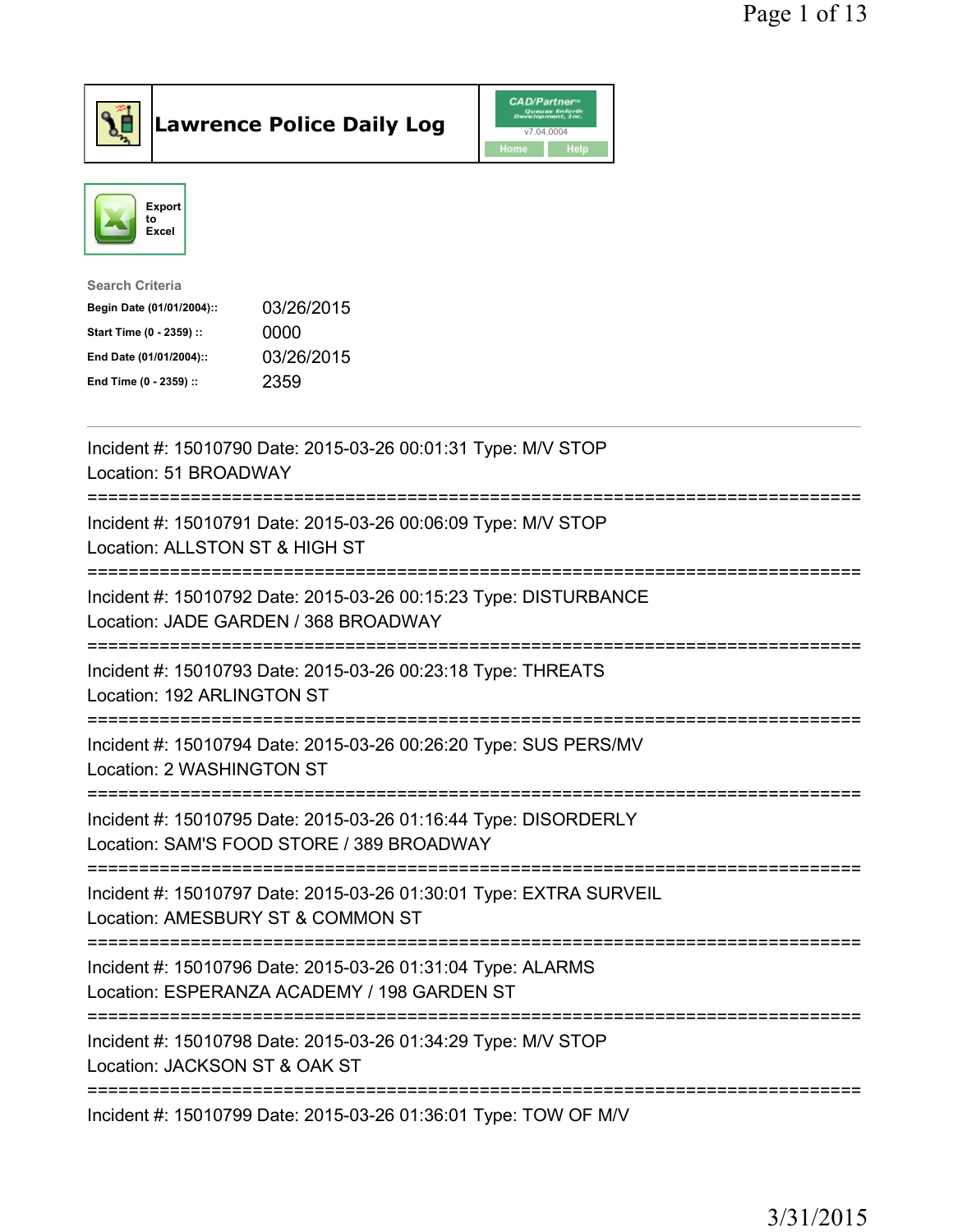| Location: 7 CAMELLA TEOLI WY<br>=====================                                                                       |
|-----------------------------------------------------------------------------------------------------------------------------|
| Incident #: 15010800 Date: 2015-03-26 01:36:38 Type: M/V STOP<br>Location: ELM ST<br>==============================         |
| Incident #: 15010801 Date: 2015-03-26 01:37:46 Type: TOW OF M/V<br>Location: 26 INMAN ST                                    |
| Incident #: 15010802 Date: 2015-03-26 01:41:00 Type: M/V STOP<br>Location: 700 ESSEX ST                                     |
| Incident #: 15010803 Date: 2015-03-26 01:42:26 Type: M/V STOP<br>Location: MERRIMACK ST & PARKER ST                         |
| -------------------------<br>Incident #: 15010804 Date: 2015-03-26 01:46:33 Type: M/V STOP<br>Location: ELM ST & NEWBURY ST |
| Incident #: 15010805 Date: 2015-03-26 01:50:14 Type: SUICIDE ATTEMPT<br>Location: 419 LOWELL ST                             |
| Incident #: 15010806 Date: 2015-03-26 01:51:48 Type: M/V STOP<br>Location: BROADWAY & COMMON ST                             |
| Incident #: 15010807 Date: 2015-03-26 02:05:37 Type: M/V STOP<br><b>Location: AVON &amp; EUTAW</b>                          |
| Incident #: 15010808 Date: 2015-03-26 02:10:42 Type: M/V STOP<br>Location: BROADWAY & WHITMAN ST                            |
| Incident #: 15010809 Date: 2015-03-26 02:19:01 Type: M/V STOP<br>Location: 132 WALNUT ST                                    |
| Incident #: 15010810 Date: 2015-03-26 02:24:50 Type: M/V STOP<br>Location: 20 BENNINGTON ST                                 |
| Incident #: 15010811 Date: 2015-03-26 02:27:16 Type: EXTRA SURVEIL<br>Location: 32 SYLVESTER ST                             |
| Incident #: 15010812 Date: 2015-03-26 02:35:11 Type: UNWANTEDGUEST<br>Location: 16 CORNISH ST FL 2                          |
| Incident #: 15010813 Date: 2015-03-26 03:05:15 Type: SUS PERS/MV<br>Location: 19 SARGENT ST                                 |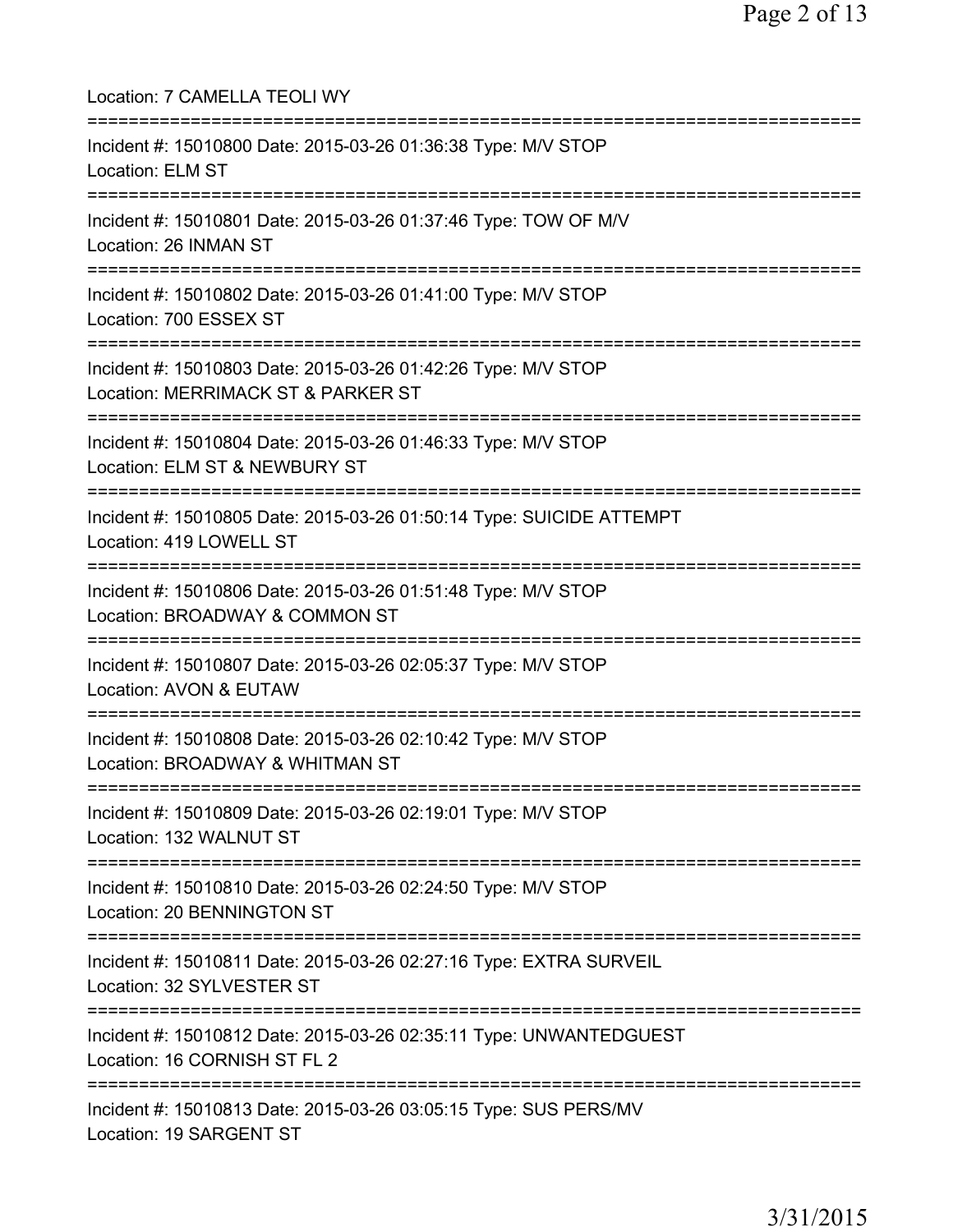| Incident #: 15010814 Date: 2015-03-26 03:07:34 Type: ALARMS<br>Location: 123 LAWRENCE ST                                              |
|---------------------------------------------------------------------------------------------------------------------------------------|
| Incident #: 15010815 Date: 2015-03-26 03:52:55 Type: NOTIFICATION<br>Location: 224 WATER ST FL 1 FRONT                                |
| Incident #: 15010816 Date: 2015-03-26 04:23:41 Type: UNWANTEDGUEST<br>Location: 45 BROADWAY                                           |
| Incident #: 15010817 Date: 2015-03-26 04:31:38 Type: B&E/MV/PAST<br>Location: ESSEX ST & FRANKLIN ST<br>========================      |
| Incident #: 15010818 Date: 2015-03-26 04:49:47 Type: ALARM/BURG<br>Location: 61 S UNION ST                                            |
| Incident #: 15010819 Date: 2015-03-26 05:38:33 Type: ALARM/BURG<br>Location: 123 MAY ST<br>======================================     |
| Incident #: 15010820 Date: 2015-03-26 05:58:03 Type: M/V STOP<br>Location: MANCHESTER ST & WEST ST<br>=============================== |
| Incident #: 15010821 Date: 2015-03-26 06:14:01 Type: B&E/MV/PAST<br>Location: 54 PHILLIPS ST                                          |
| Incident #: 15010822 Date: 2015-03-26 06:34:43 Type: M/V STOP<br>Location: BROADWAY & ESSEX ST                                        |
| Incident #: 15010823 Date: 2015-03-26 06:36:27 Type: ALARM/BURG<br>Location: 466 HAVERHILL ST                                         |
| Incident #: 15010824 Date: 2015-03-26 07:09:03 Type: PARK & WALK<br><b>Location: BROADWAY</b>                                         |
| Incident #: 15010825 Date: 2015-03-26 07:29:31 Type: TRAINING<br><b>Location: MERRIMACK ST</b>                                        |
| Incident #: 15010826 Date: 2015-03-26 07:30:54 Type: CLOSE STREET<br>Location: MARKET ST & PARKER ST                                  |
| ============================<br>Incident #: 15010827 Date: 2015-03-26 07:32:11 Type: M/V STOP<br>Location: HAVERHILL ST & LAWRENCE ST |
|                                                                                                                                       |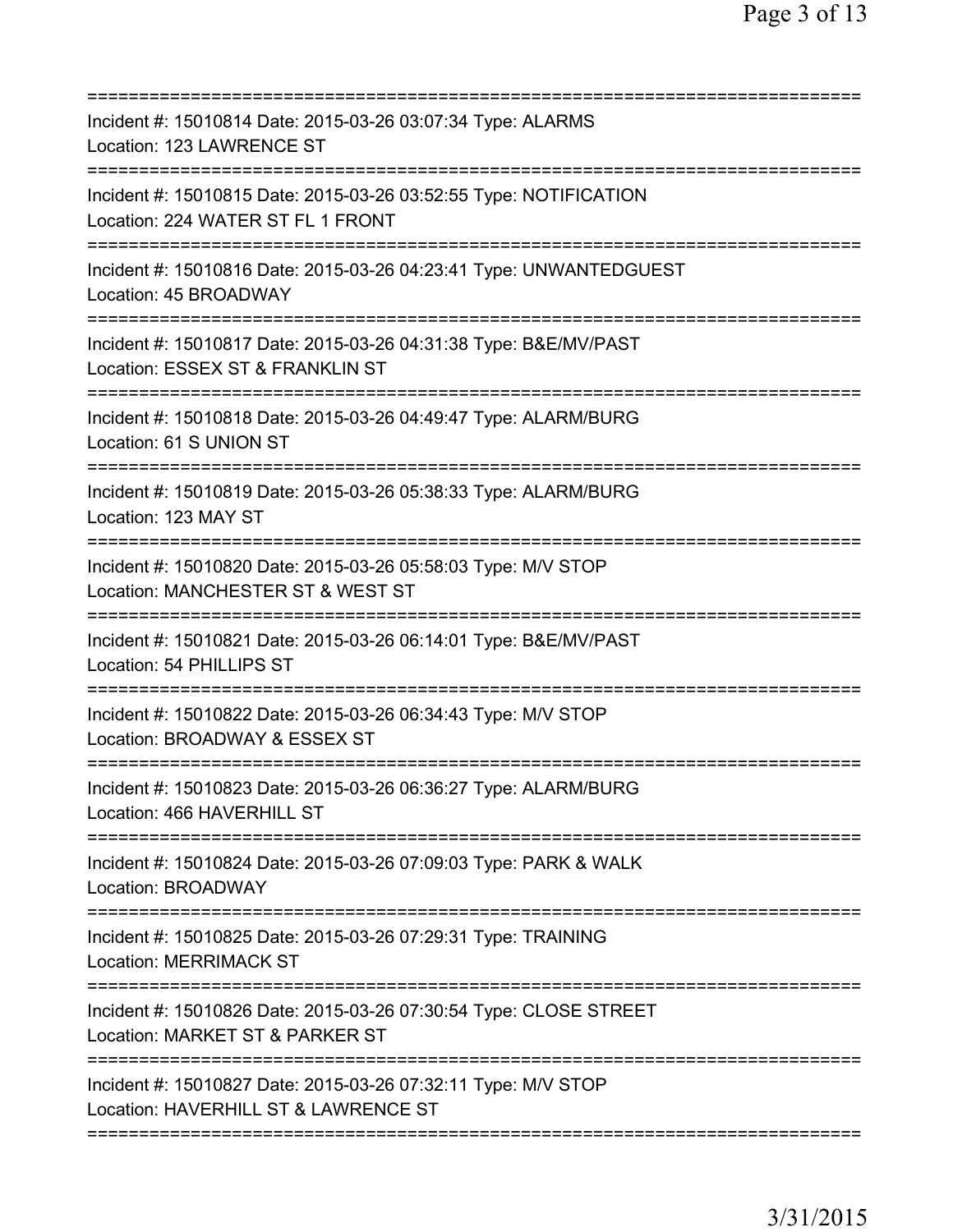| Incident #: 15010828 Date: 2015-03-26 07:34:10 Type: CLOSE STREET<br>Location: HAMPSHIRE ST & MYRTLE ST                                |
|----------------------------------------------------------------------------------------------------------------------------------------|
| Incident #: 15010829 Date: 2015-03-26 07:41:41 Type: E911 HANGUP<br>Location: 206 LAWRENCE ST                                          |
| Incident #: 15010830 Date: 2015-03-26 07:59:21 Type: DISTURBANCE<br>Location: 151 FARNHAM ST                                           |
| Incident #: 15010831 Date: 2015-03-26 08:07:29 Type: M/V STOP<br>Location: 90 LOWELL ST                                                |
| Incident #: 15010832 Date: 2015-03-26 08:11:04 Type: ABAND MV<br>Location: 78 BUTLER ST                                                |
| Incident #: 15010833 Date: 2015-03-26 08:22:42 Type: IDENTITY THEFT<br>Location: 310 MARKET ST                                         |
| Incident #: 15010834 Date: 2015-03-26 08:25:13 Type: IDENTITY THEFT<br>Location: 310 MARKET ST                                         |
| Incident #: 15010835 Date: 2015-03-26 08:29:50 Type: M/V STOP<br>Location: CRAWFORD ST & EXETER ST                                     |
| Incident #: 15010836 Date: 2015-03-26 08:38:14 Type: M/V STOP<br>Location: BRADFORD ST                                                 |
| Incident #: 15010837 Date: 2015-03-26 08:40:02 Type: M/V STOP<br><b>Location: CHICKERING</b>                                           |
| Incident #: 15010838 Date: 2015-03-26 09:07:36 Type: ALARM/BURG<br>Location: OUR HOUSE / 168 NEWBURY ST                                |
| ===============================<br>Incident #: 15010839 Date: 2015-03-26 09:10:16 Type: AUTO ACC/UNK PI<br><b>Location: TREMONT ST</b> |
| Incident #: 15010840 Date: 2015-03-26 09:17:58 Type: ABAND MV<br>Location: 156 BOXFORD ST                                              |
| Incident #: 15010841 Date: 2015-03-26 09:23:04 Type: VIO CITY ORD<br>Location: 1068 ESSEX ST                                           |
| Incident #: 15010842 Date: 2015-03-26 09:25:28 Type: M/V STOP                                                                          |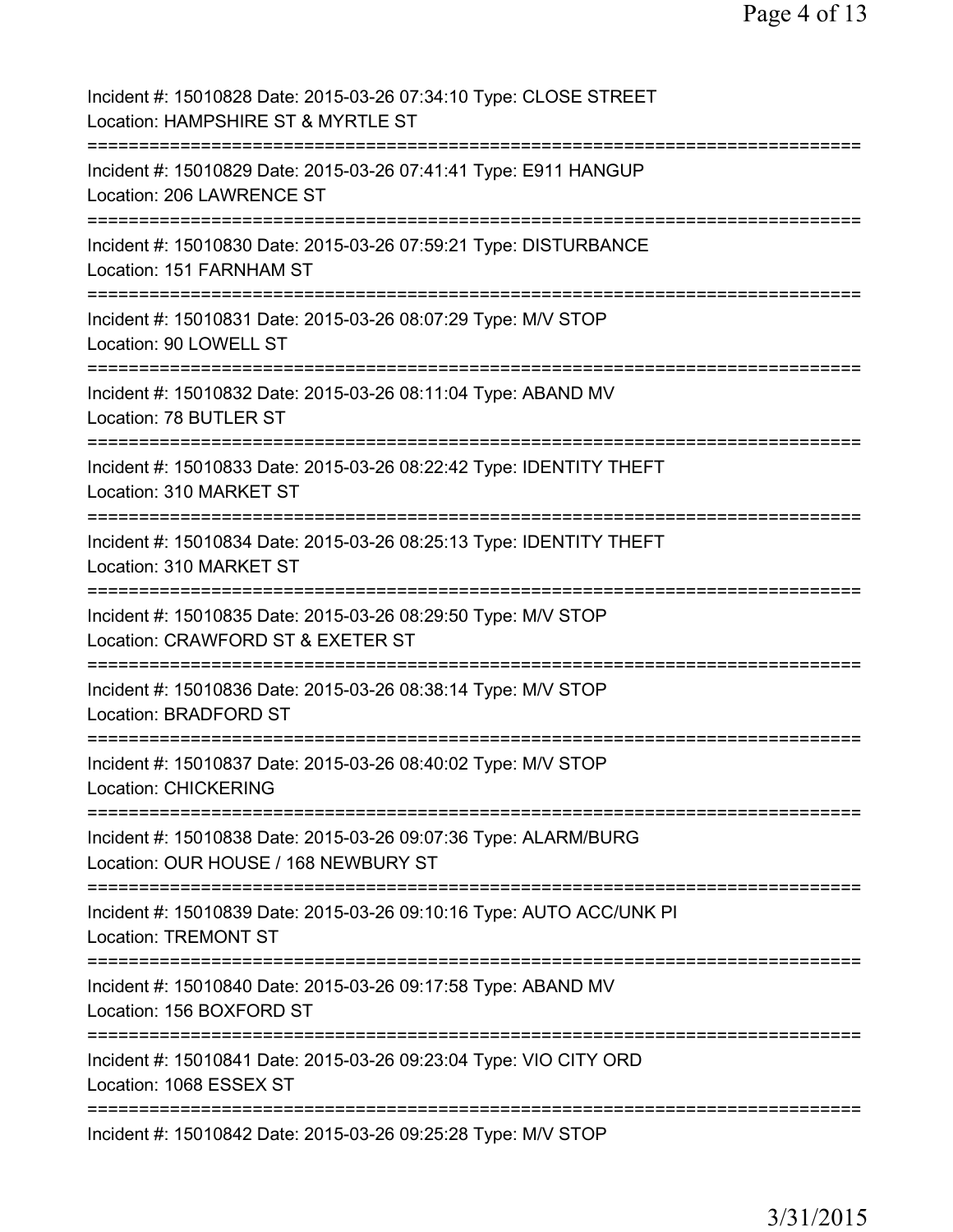| Location: JACKSON ST & KENDRICK ST                                                                                                  |
|-------------------------------------------------------------------------------------------------------------------------------------|
| Incident #: 15010843 Date: 2015-03-26 09:29:09 Type: ALARM/BURG<br>Location: 26 WENDELL ST<br>:===================                  |
| Incident #: 15010844 Date: 2015-03-26 09:37:24 Type: STOL/MV/PAS<br>Location: 50 PLEASANT ST<br>======================              |
| Incident #: 15010845 Date: 2015-03-26 09:42:55 Type: DOMESTIC/PROG<br>Location: 193 HOWARD ST FL 2ND<br>=========================== |
| Incident #: 15010846 Date: 2015-03-26 09:59:21 Type: SUS PERS/MV<br>Location: 99 BRADFORD ST                                        |
| Incident #: 15010847 Date: 2015-03-26 10:10:19 Type: SUS PERS/MV<br>Location: BROADWAY & LOWELL ST                                  |
| Incident #: 15010848 Date: 2015-03-26 10:11:06 Type: ALARM/BURG<br>Location: 495 RIVERSIDE DR                                       |
| Incident #: 15010850 Date: 2015-03-26 10:16:27 Type: MAL DAMAGE<br>Location: 43 LORENZO RD<br>============================          |
| Incident #: 15010849 Date: 2015-03-26 10:16:42 Type: M/V STOP<br>Location: BROADWAY & COMMON ST                                     |
| ===========================<br>Incident #: 15010851 Date: 2015-03-26 10:22:51 Type: STOL/MV/PAS<br>Location: 479 BROADWAY           |
| Incident #: 15010852 Date: 2015-03-26 10:33:41 Type: WARRANT SERVE<br>Location: 39 BROOKFIELD ST                                    |
| Incident #: 15010853 Date: 2015-03-26 10:37:14 Type: M/V STOP<br>Location: 50 BROADWAY                                              |
| Incident #: 15010854 Date: 2015-03-26 10:38:13 Type: M/V STOP<br>Location: 77 WINTHROP AV                                           |
| Incident #: 15010855 Date: 2015-03-26 10:54:43 Type: DRUG VIO<br>Location: PHILLIPS ST & SALEM ST                                   |
| Incident #: 15010856 Date: 2015-03-26 11:04:15 Type: M/V STOP<br>Location: GRAFTON ST & WINTHROP AV                                 |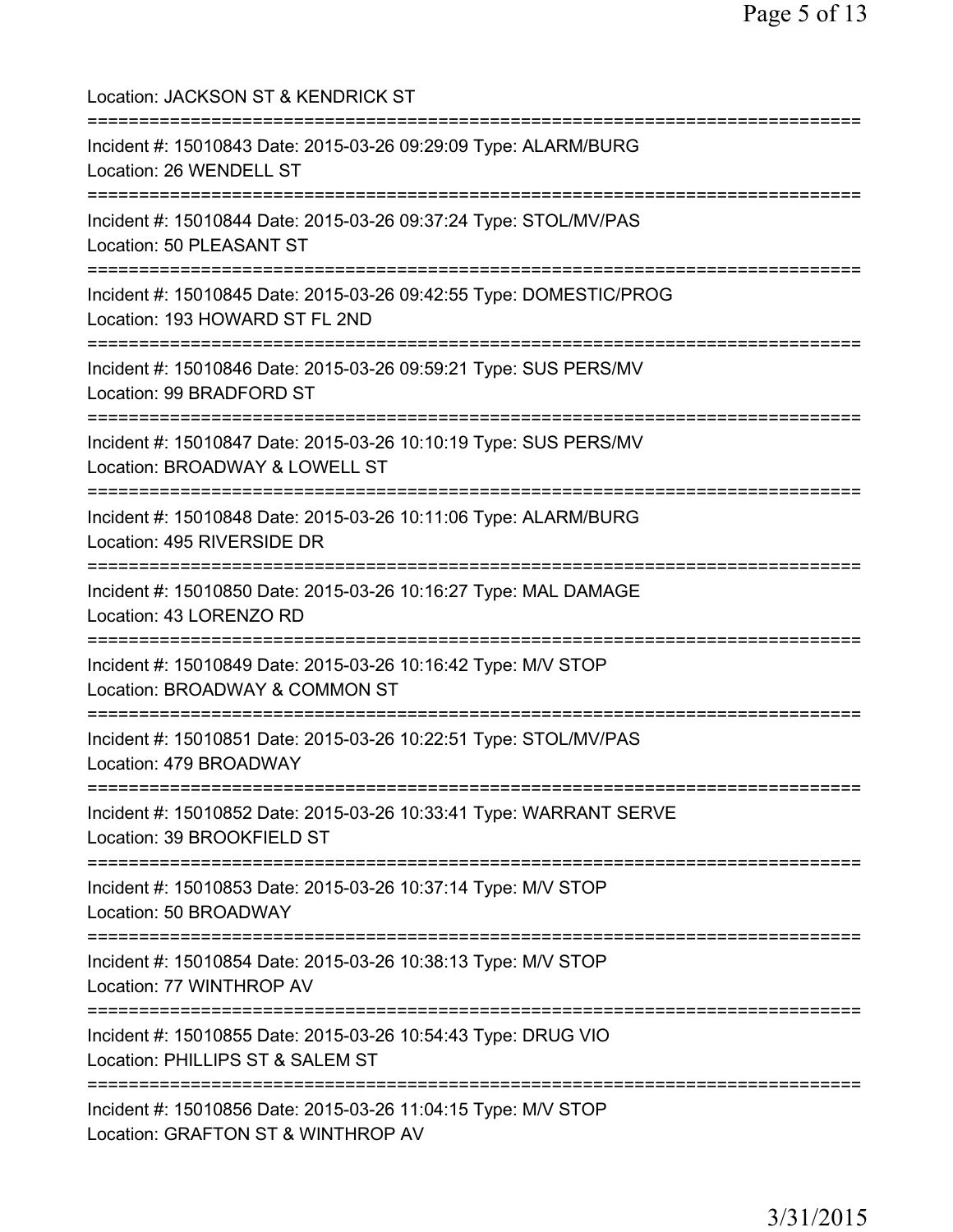| Incident #: 15010857 Date: 2015-03-26 11:09:23 Type: M/V STOP<br>Location: ANDOVER ST & WINTHROP AV   |
|-------------------------------------------------------------------------------------------------------|
| Incident #: 15010858 Date: 2015-03-26 11:15:00 Type: ALARM/BURG<br>Location: 30 FOSTER ST             |
| Incident #: 15010860 Date: 2015-03-26 11:19:47 Type: MEDIC SUPPORT<br>Location: 48 SHATTUCK ST        |
| Incident #: 15010859 Date: 2015-03-26 11:20:59 Type: SUS PERS/MV<br>Location: 51 LAWRENCE ST          |
| Incident #: 15010861 Date: 2015-03-26 11:23:20 Type: AUTO ACC/UNK PI<br>Location: 67 WINTHROP AV      |
| Incident #: 15010862 Date: 2015-03-26 11:24:03 Type: RECOV/STOL/MV<br>Location: MELVIN ST & WINTER ST |
| Incident #: 15010863 Date: 2015-03-26 11:34:35 Type: RECOV/STOL/MV<br>Location: 112 MARSTON ST        |
| Incident #: 15010864 Date: 2015-03-26 11:38:48 Type: M/V STOP<br>Location: EVERETT ST & PACKARD ST    |
| Incident #: 15010865 Date: 2015-03-26 11:40:10 Type: DRUG VIO<br>Location: HIGH ST & PLATT ST         |
| Incident #: 15010866 Date: 2015-03-26 11:45:27 Type: M/V STOP<br>Location: EVERETT ST & ROWE ST       |
| Incident #: 15010867 Date: 2015-03-26 11:46:45 Type: M/V STOP<br>Location: HAMPSHIRE ST & LOWELL ST   |
| Incident #: 15010868 Date: 2015-03-26 11:56:38 Type: 209A/SERVE<br>Location: 57 BROMFIELD ST          |
| Incident #: 15010869 Date: 2015-03-26 11:57:50 Type: DRUG VIO<br>Location: 72 FERRY ST                |
| Incident #: 15010870 Date: 2015-03-26 12:10:48 Type: ALARM/BANK<br>Location: 257 ESSEX ST             |
|                                                                                                       |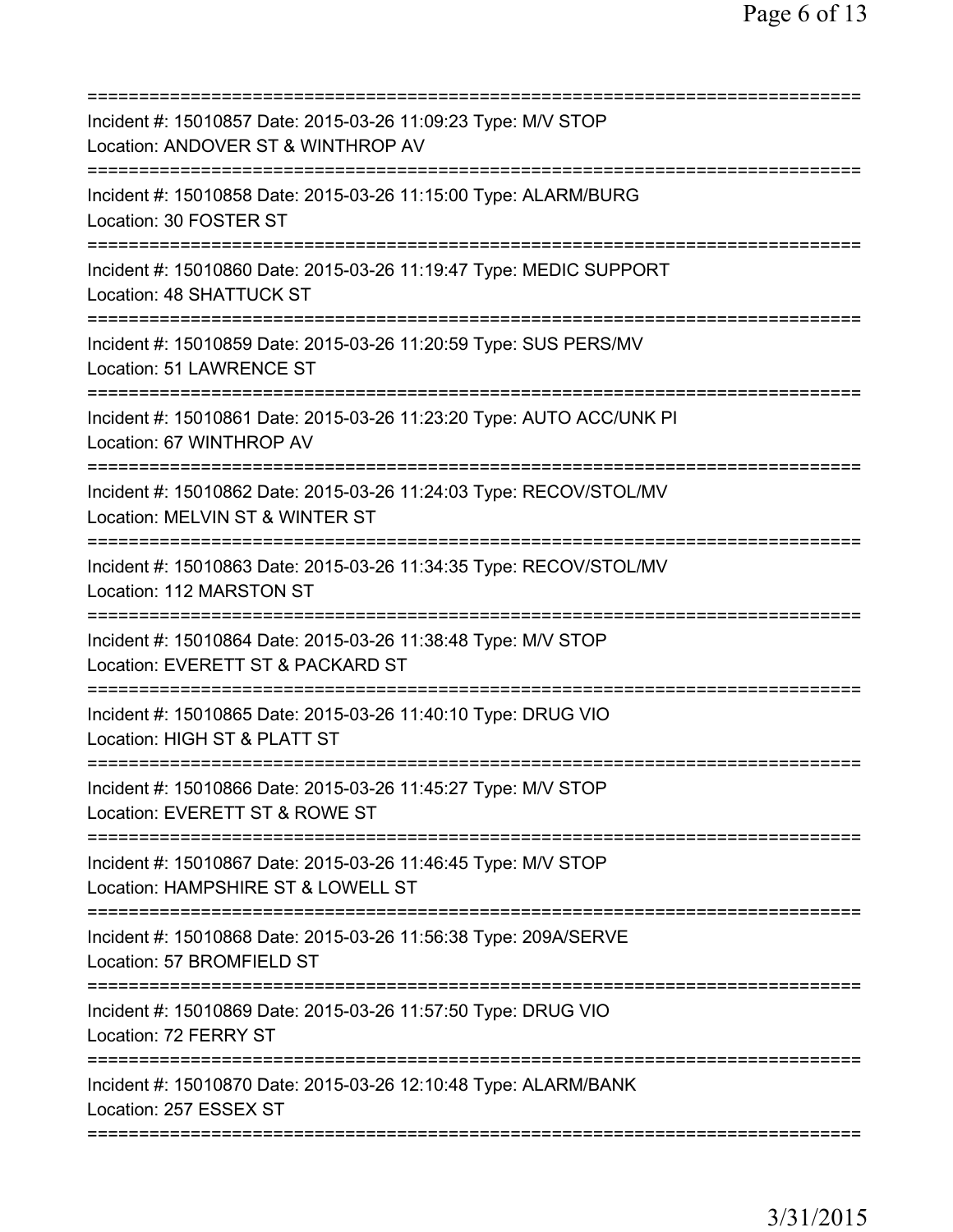| Incident #: 15010871 Date: 2015-03-26 12:13:21 Type: DRUG VIO<br>Location: 18 TOWER HILL ST                                                     |
|-------------------------------------------------------------------------------------------------------------------------------------------------|
| ===================<br>Incident #: 15010872 Date: 2015-03-26 12:15:08 Type: GENERAL SERV<br>Location: 28 STEVENS ST                             |
| Incident #: 15010873 Date: 2015-03-26 12:19:18 Type: WARRANT SERVE<br>Location: 165 CRAWFORD ST                                                 |
| Incident #: 15010874 Date: 2015-03-26 12:25:27 Type: M/V STOP<br>Location: 178 BROADWAY                                                         |
| Incident #: 15010875 Date: 2015-03-26 12:26:51 Type: SUS PERS/MV<br>Location: BRADFORD ST & BROADWAY                                            |
| ===========================<br>Incident #: 15010877 Date: 2015-03-26 12:37:04 Type: MEDIC SUPPORT<br>Location: 5 ARLINGTON TER                  |
| Incident #: 15010876 Date: 2015-03-26 12:37:06 Type: M/V STOP<br>Location: 700 ESSEX ST                                                         |
| Incident #: 15010878 Date: 2015-03-26 12:42:01 Type: DRUG VIO<br><b>Location: BEACON AV</b>                                                     |
| Incident #: 15010879 Date: 2015-03-26 12:56:08 Type: PARK & WALK<br><b>Location: BROADWAY</b>                                                   |
| Incident #: 15010880 Date: 2015-03-26 12:58:41 Type: MAL DAMAGE<br>Location: 10 BEDFORD ST                                                      |
| Incident #: 15010881 Date: 2015-03-26 13:05:15 Type: WARRANT SERVE<br>Location: 165 CRAWFORD ST                                                 |
| Incident #: 15010882 Date: 2015-03-26 13:07:40 Type: IDENTITY THEFT<br>Location: 86 PHILLIPS ST #2                                              |
| Incident #: 15010883 Date: 2015-03-26 13:09:18 Type: GENERAL SERV<br>Location: ALLEN ST & GENERAL ST                                            |
| ======================<br>Incident #: 15010884 Date: 2015-03-26 13:21:40 Type: INVESTIGATION<br>Location: LAWRENCE HIGH SCHOOL / 71 N PARISH RD |
| Incident #: 15010885 Date: 2015-03-26 13:34:55 Type: M/V STOP                                                                                   |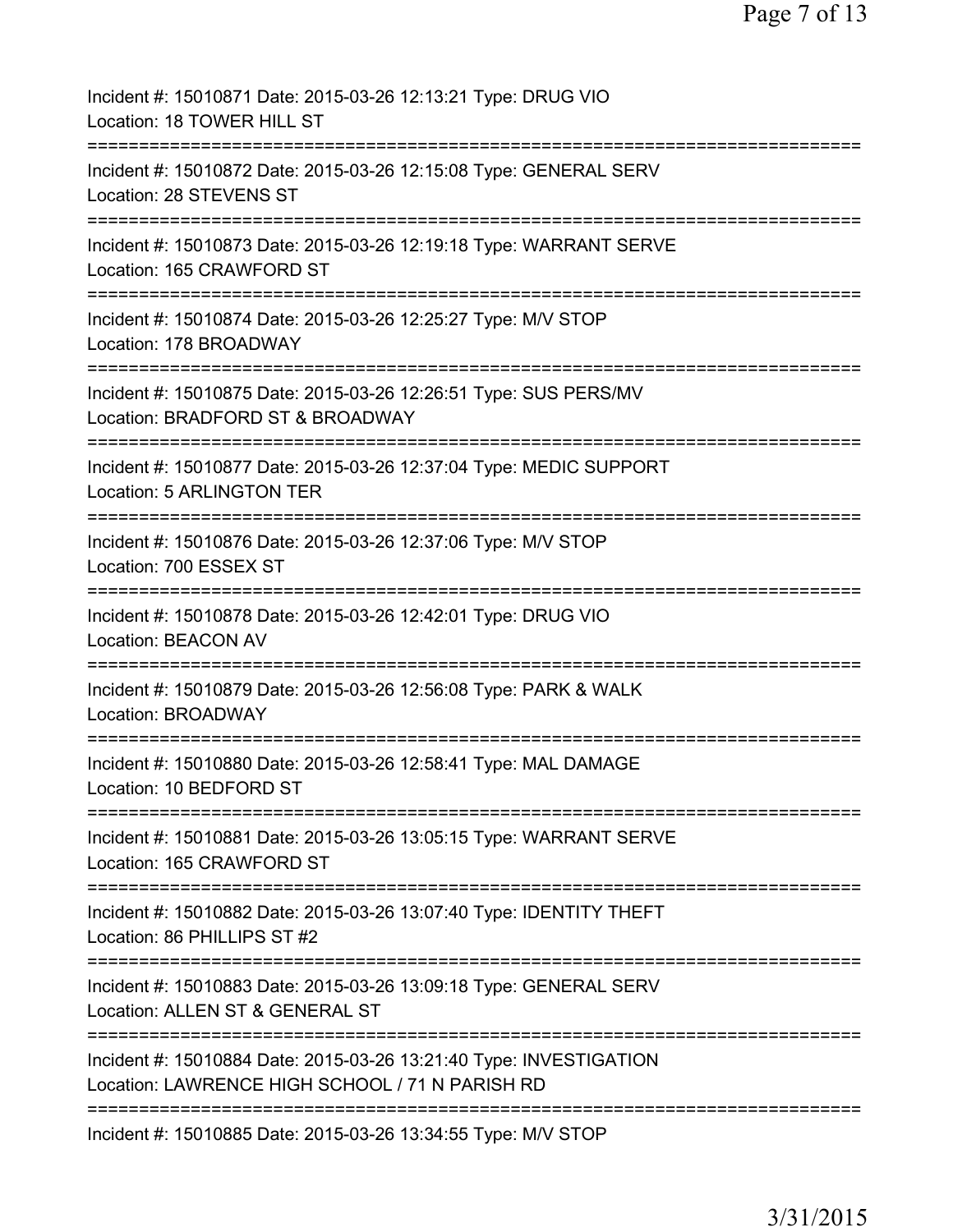Location: 188 BROADWAY =========================================================================== Incident #: 15010886 Date: 2015-03-26 13:36:57 Type: SUS PERS/MV Location: BROADWAY & PARK ST =========================================================================== Incident #: 15010887 Date: 2015-03-26 13:37:26 Type: STOL/MV/PAS Location: ROYAL ST & SMITH ST =========================================================================== Incident #: 15010888 Date: 2015-03-26 13:41:12 Type: TOW OF M/V Location: 38 HOLLY ST =========================================================================== Incident #: 15010889 Date: 2015-03-26 13:46:50 Type: M/V STOP Location: BRADFORD ST & BROADWAY =========================================================================== Incident #: 15010890 Date: 2015-03-26 13:51:38 Type: M/V STOP Location: BROADWAY & CONCORD ST =========================================================================== Incident #: 15010891 Date: 2015-03-26 13:52:41 Type: M/V STOP Location: BRADFORD ST & BROADWAY =========================================================================== Incident #: 15010892 Date: 2015-03-26 13:56:02 Type: M/V STOP Location: BRADFORD ST & BROADWAY =========================================================================== Incident #: 15010893 Date: 2015-03-26 14:03:19 Type: M/V STOP Location: BRADFORD ST & BROADWAY =========================================================================== Incident #: 15010894 Date: 2015-03-26 14:08:37 Type: A&B PAST Location: 290 MERRIMACK ST =========================================================================== Incident #: 15010895 Date: 2015-03-26 14:09:40 Type: M/V STOP Location: BRADFORD ST & BROADWAY =========================================================================== Incident #: 15010896 Date: 2015-03-26 14:14:43 Type: M/V STOP Location: BROADWAY & METHUEN ST =========================================================================== Incident #: 15010897 Date: 2015-03-26 14:20:57 Type: FIGHT Location: 700 ESSEX ST =========================================================================== Incident #: 15010898 Date: 2015-03-26 14:22:32 Type: GENERAL SERV Location: 30 BOWDOIN ST =========================================================================== Incident #: 15010899 Date: 2015-03-26 14:47:37 Type: SUS PERS/MV Location: GENERAL ST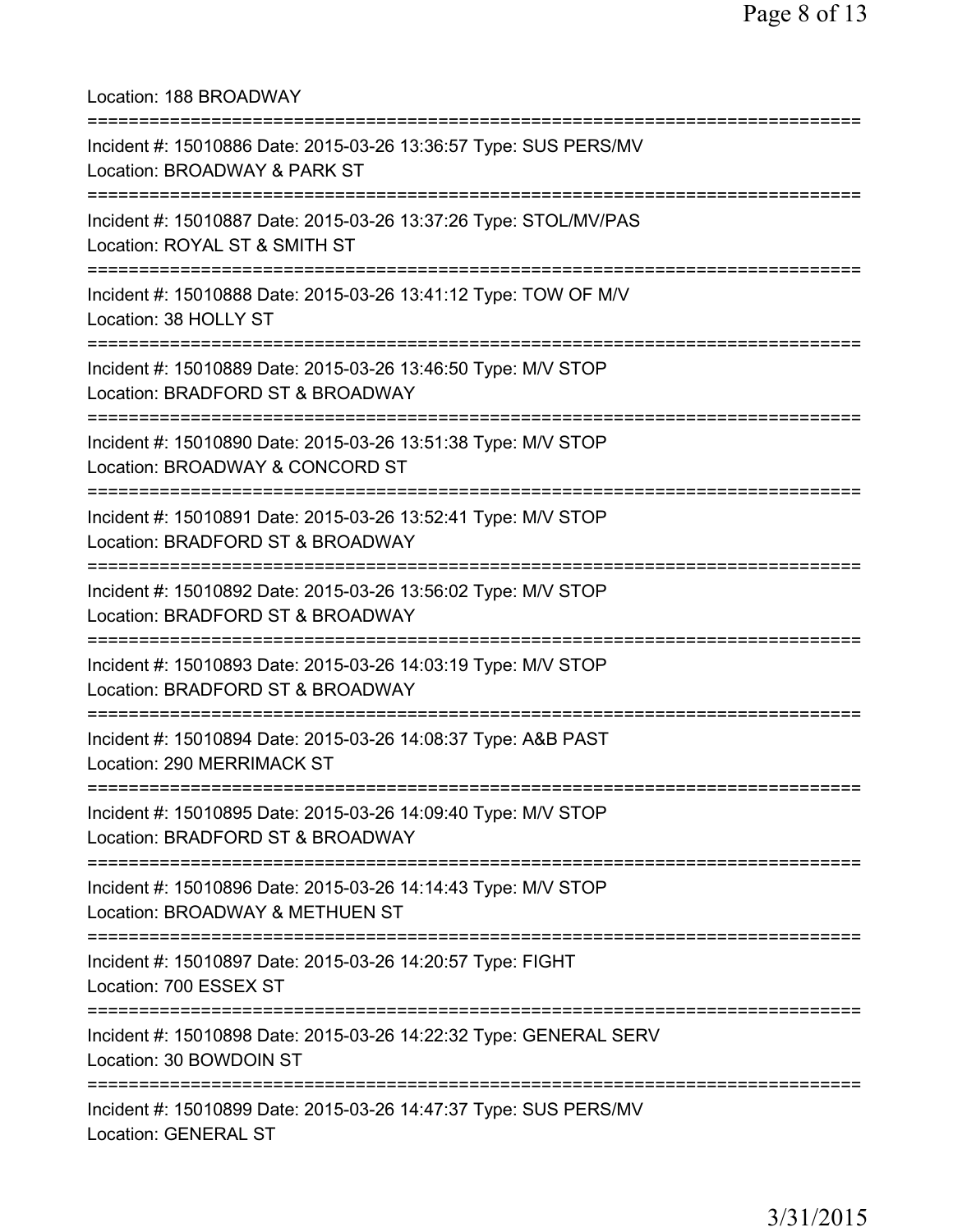| Incident #: 15010900 Date: 2015-03-26 14:50:03 Type: M/V STOP<br>Location: ANDOVER ST & WINTHROP AV                                         |
|---------------------------------------------------------------------------------------------------------------------------------------------|
| Incident #: 15010901 Date: 2015-03-26 14:51:00 Type: M/V STOP<br>Location: 344 S UNION ST                                                   |
| Incident #: 15010902 Date: 2015-03-26 14:52:33 Type: AUTO ACC/PI<br>Location: BUNKERHILL ST & FERN ST                                       |
| Incident #: 15010903 Date: 2015-03-26 15:05:30 Type: PARK & WALK<br><b>Location: BROADWAY</b>                                               |
| ;==============================<br>Incident #: 15010904 Date: 2015-03-26 15:10:40 Type: M/V STOP<br>Location: BROADWAY & METHUEN ST         |
| ;===========================<br>Incident #: 15010905 Date: 2015-03-26 15:17:28 Type: DRUG VIO<br>Location: WEATHERBEE SCHOOL / 75 NEWTON ST |
| Incident #: 15010906 Date: 2015-03-26 15:22:23 Type: GENERAL SERV<br>Location: 2 BENNINGTON ST                                              |
| Incident #: 15010907 Date: 2015-03-26 15:45:59 Type: UNWANTEDGUEST<br>Location: 592 S UNION ST                                              |
| Incident #: 15010908 Date: 2015-03-26 15:51:07 Type: SUS PERS/MV<br>Location: MANN ST & WESLEY ST                                           |
| Incident #: 15010909 Date: 2015-03-26 16:00:33 Type: ASSSIT OTHER PD<br>Location: 66 HAMPSHIRE FL 3RD                                       |
| Incident #: 15010910 Date: 2015-03-26 16:11:11 Type: 209A/SERVE<br>Location: 13 PROSPECT WY                                                 |
| Incident #: 15010911 Date: 2015-03-26 16:15:30 Type: CK WELL BEING<br>Location: 35 SALEM ST #3                                              |
| Incident #: 15010912 Date: 2015-03-26 16:28:06 Type: NEIGHBOR PROB<br>Location: 3 FOWLER ST                                                 |
| Incident #: 15010913 Date: 2015-03-26 16:31:45 Type: DISTURBANCE<br>Location: LAWRENCE ST & LEBANON ST                                      |
|                                                                                                                                             |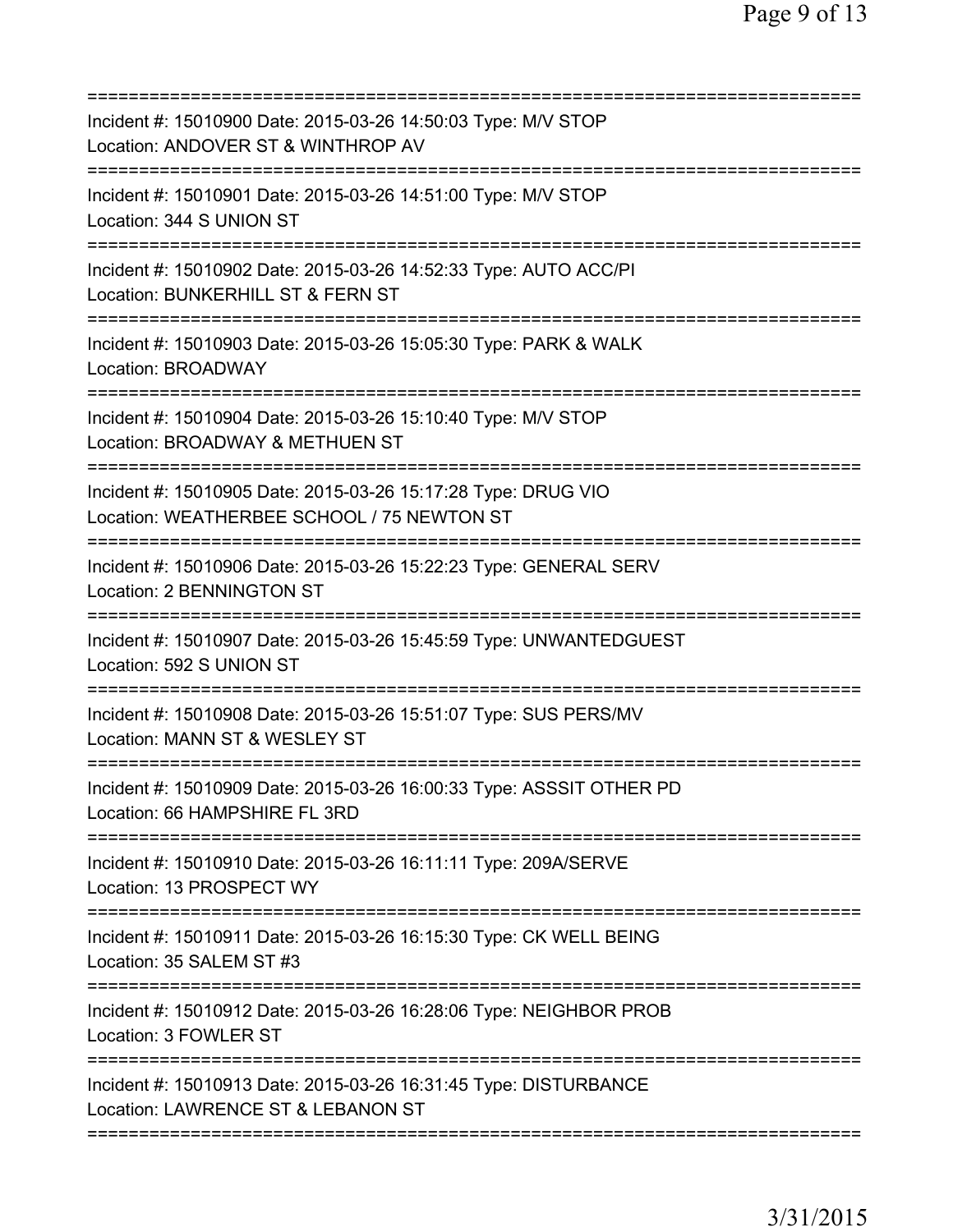| Incident #: 15010914 Date: 2015-03-26 16:34:11 Type: TOW/REPOSSED<br>Location: 153 BERKELEY ST                       |
|----------------------------------------------------------------------------------------------------------------------|
| Incident #: 15010915 Date: 2015-03-26 16:49:07 Type: MISSING PERS<br>Location: 290 HOWARD ST                         |
| Incident #: 15010916 Date: 2015-03-26 16:57:29 Type: LOST PROPERTY<br>Location: 136 MAPLE ST FL 2                    |
| Incident #: 15010917 Date: 2015-03-26 17:41:02 Type: M/V STOP<br>Location: 132 WALNUT ST                             |
| Incident #: 15010918 Date: 2015-03-26 17:44:05 Type: MV/BLOCKING<br>Location: 101 FOSTER ST                          |
| Incident #: 15010919 Date: 2015-03-26 17:54:37 Type: ROBBERY ARMED<br>Location: 42 FERN ST                           |
| ==============<br>Incident #: 15010920 Date: 2015-03-26 17:58:03 Type: M/V STOP<br>Location: ESSEX ST & HAMPSHIRE ST |
| Incident #: 15010921 Date: 2015-03-26 18:01:54 Type: M/V STOP<br><b>Location: GRAFTON ST</b>                         |
| Incident #: 15010922 Date: 2015-03-26 18:03:07 Type: M/V STOP<br>Location: EXETER ST & PHILLIPS ST                   |
| Incident #: 15010923 Date: 2015-03-26 18:04:20 Type: M/V STOP<br>Location: ALLSTON ST & HIGH ST                      |
| Incident #: 15010924 Date: 2015-03-26 18:08:59 Type: M/V STOP<br>Location: BROADWAY & CONCORD ST                     |
| Incident #: 15010925 Date: 2015-03-26 18:30:26 Type: M/V STOP<br>Location: METHUEN ST & UNION ST                     |
| Incident #: 15010926 Date: 2015-03-26 18:39:16 Type: CK WELL BEING<br>Location: HOWARD & PLATT                       |
| Incident #: 15010927 Date: 2015-03-26 18:41:37 Type: M/V STOP<br>Location: HAMPSHIRE ST & METHUEN ST                 |
| =========================<br>Incident #: 15010928 Date: 2015-03-26 19:02:05 Type: UNWANTEDGUEST                      |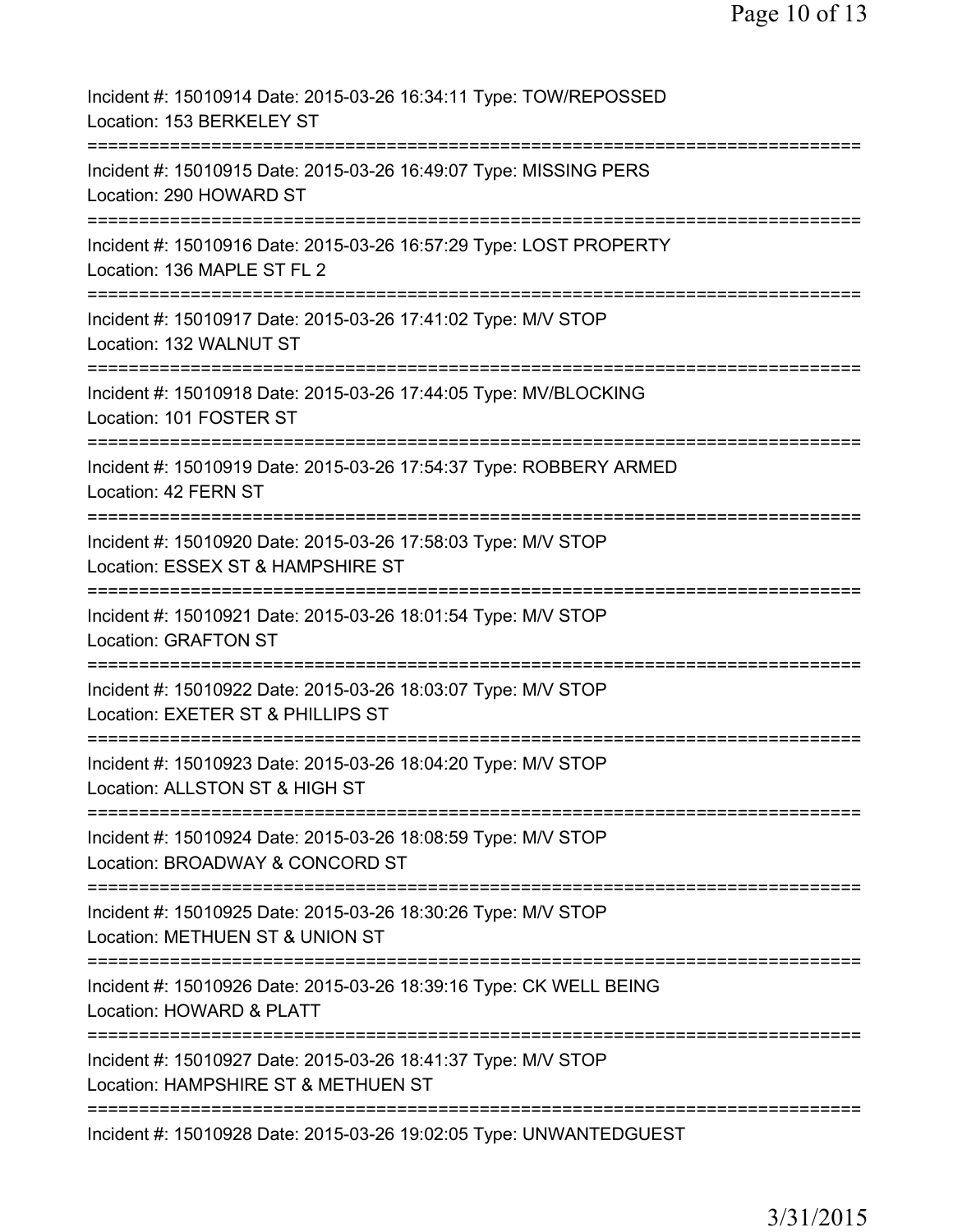Location: 221 BRUCE ST FL 2 =========================================================================== Incident #: 15010929 Date: 2015-03-26 19:02:59 Type: M/V STOP Location: LAWRENCE ST & MYRTLE ST =========================================================================== Incident #: 15010930 Date: 2015-03-26 19:11:55 Type: MEDIC SUPPORT Location: MCDONALDS / 50 BROADWAY =========================================================================== Incident #: 15010931 Date: 2015-03-26 19:21:30 Type: LARCENY/PAST Location: 76 SYLVESTER ST FL 2 =========================================================================== Incident #: 15010932 Date: 2015-03-26 19:22:13 Type: M/V STOP Location: AVON ST & JACKSON ST =========================================================================== Incident #: 15010933 Date: 2015-03-26 19:22:30 Type: SUICIDE ATTEMPT Location: 329 HIGH ST =========================================================================== Incident #: 15010934 Date: 2015-03-26 19:28:50 Type: DISORDERLY Location: 9 LOWELL TER FL 2 =========================================================================== Incident #: 15010935 Date: 2015-03-26 19:35:48 Type: NOISE ORD Location: 493 LOWELL ST =========================================================================== Incident #: 15010936 Date: 2015-03-26 19:43:37 Type: M/V STOP Location: ANDOVER ST =========================================================================== Incident #: 15010937 Date: 2015-03-26 19:51:25 Type: DISTURBANCE Location: 348 BROADWAY =========================================================================== Incident #: 15010938 Date: 2015-03-26 20:12:54 Type: SUS PERS/MV Location: 162 WEST ST FL 2 =========================================================================== Incident #: 15010939 Date: 2015-03-26 20:19:10 Type: M/V STOP Location: FALLS BRIDGE =========================================================================== Incident #: 15010940 Date: 2015-03-26 21:03:28 Type: SUS PERS/MV Location: 681 LOWELL ST =========================================================================== Incident #: 15010941 Date: 2015-03-26 21:11:32 Type: SUS PERS/MV Location: 681 LOWELL ST =========================================================================== Incident #: 15010942 Date: 2015-03-26 21:25:27 Type: M/V STOP Location: 18 AMES ST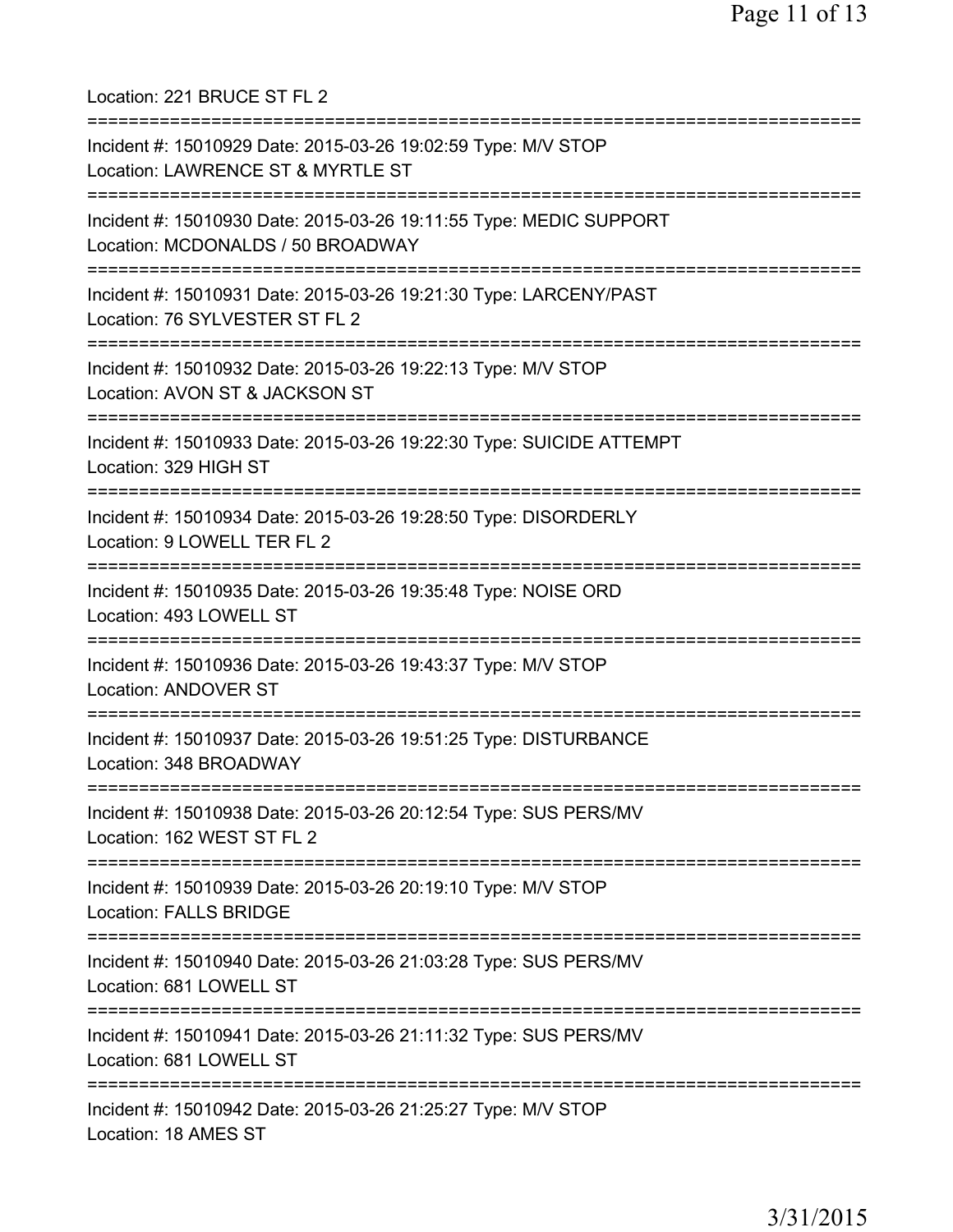| Incident #: 15010943 Date: 2015-03-26 21:34:28 Type: ALARM/BURG<br>Location: SUBWAY / 160 WINTHROP AV                               |
|-------------------------------------------------------------------------------------------------------------------------------------|
| Incident #: 15010944 Date: 2015-03-26 21:39:23 Type: M/V STOP<br>Location: LOWELL ST & MILTON ST                                    |
| Incident #: 15010945 Date: 2015-03-26 21:47:37 Type: M/V STOP<br>Location: HEMLOCK ST & LAWRENCE ST                                 |
| Incident #: 15010946 Date: 2015-03-26 21:56:59 Type: M/V STOP<br>Location: FRANKLIN ST & TREMONT ST                                 |
| =======================<br>Incident #: 15010947 Date: 2015-03-26 22:01:39 Type: STOL/MV/PAS<br>Location: 17 N PARISH RD             |
| Incident #: 15010948 Date: 2015-03-26 22:14:11 Type: NEIGHBOR PROB<br>Location: 244 BROADWAY #11 FL 1<br>========================== |
| Incident #: 15010949 Date: 2015-03-26 22:18:53 Type: RECOV/STOL/MV<br>Location: 35 CRAWFORD ST                                      |
| Incident #: 15010950 Date: 2015-03-26 22:44:24 Type: SUS PERS/MV<br>Location: BAILEY ST & FOSTER ST                                 |
| Incident #: 15010951 Date: 2015-03-26 22:47:24 Type: ALARM/BURG<br>Location: LAWRENCE WALK IN MEDICAL CENTE / 100 FRANKLIN ST       |
| Incident #: 15010952 Date: 2015-03-26 22:52:23 Type: MAN DOWN<br>Location: 57 SPRINGFIELD ST                                        |
| Incident #: 15010953 Date: 2015-03-26 22:53:31 Type: ALARM/BURG<br>Location: NECCO / 45 FRANKLIN ST                                 |
| Incident #: 15010954 Date: 2015-03-26 23:06:16 Type: M/V STOP<br>Location: S UNION ST & WINTHROP AV                                 |
| Incident #: 15010955 Date: 2015-03-26 23:11:38 Type: M/V STOP<br>Location: BROADWAY & LOWELL ST                                     |
| ==========================<br>Incident #: 15010956 Date: 2015-03-26 23:11:58 Type: NOISE ORD<br>Location: 75 LEXINGTON ST FL 2      |
|                                                                                                                                     |